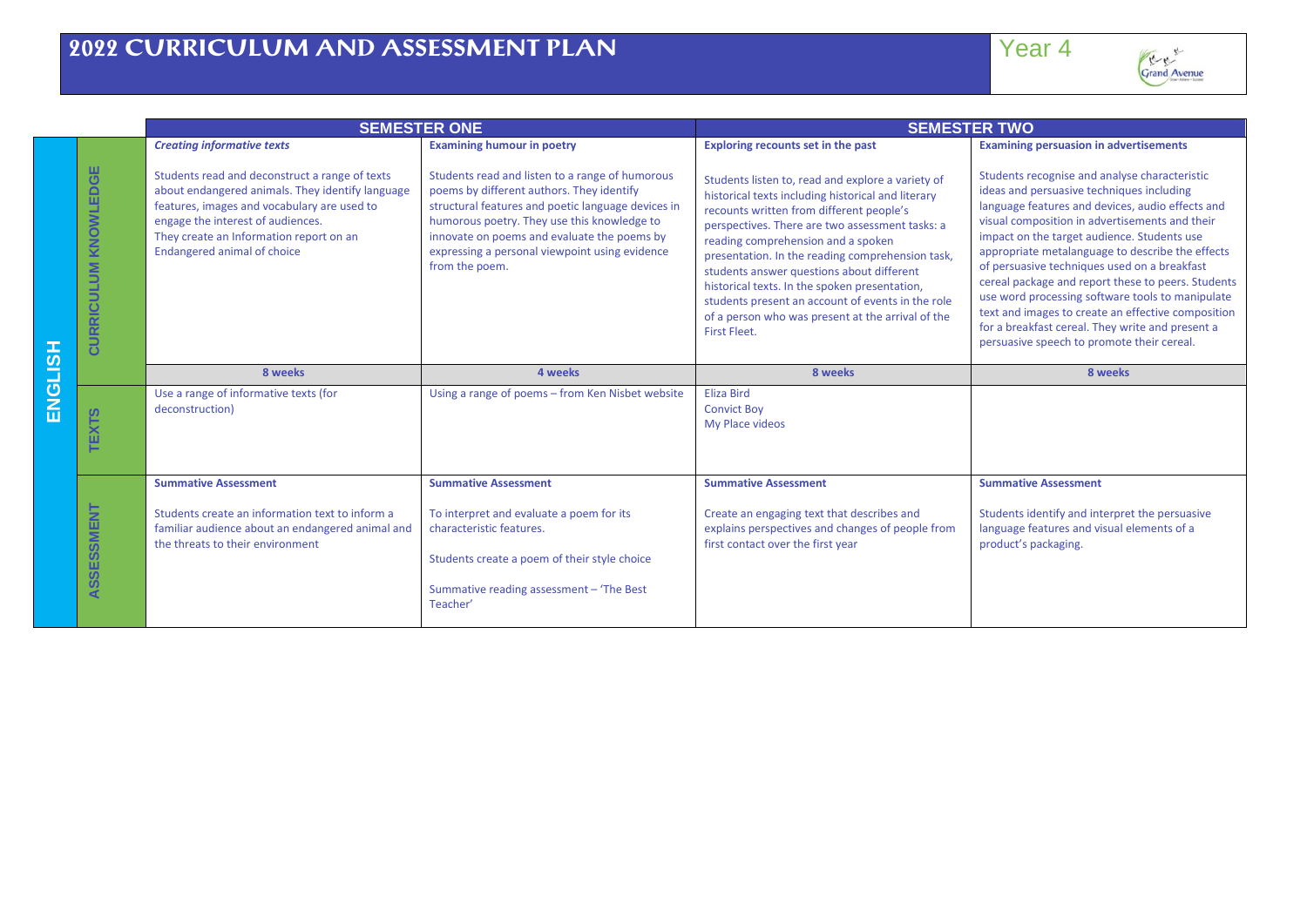|                            | <b>SEMESTER ONE</b>                                                                                                                                                                                                                                                                                                                                                                                                                                                                                                                                                                                                                                                                                                                                                                                |                                                                                                                                                                                                                                                                                                                                                                                                                                                                                                 | <b>SEMESTER TWO</b>                                                                                                                                                                                                                                                                                                                                                                                                                                                                                                                                                                                                                                                                                                                                                                                                                                                                                                                                                 |                                                                                                                                                                                                                                                                                                                                                                                                                                                                                                                                                                                                       |
|----------------------------|----------------------------------------------------------------------------------------------------------------------------------------------------------------------------------------------------------------------------------------------------------------------------------------------------------------------------------------------------------------------------------------------------------------------------------------------------------------------------------------------------------------------------------------------------------------------------------------------------------------------------------------------------------------------------------------------------------------------------------------------------------------------------------------------------|-------------------------------------------------------------------------------------------------------------------------------------------------------------------------------------------------------------------------------------------------------------------------------------------------------------------------------------------------------------------------------------------------------------------------------------------------------------------------------------------------|---------------------------------------------------------------------------------------------------------------------------------------------------------------------------------------------------------------------------------------------------------------------------------------------------------------------------------------------------------------------------------------------------------------------------------------------------------------------------------------------------------------------------------------------------------------------------------------------------------------------------------------------------------------------------------------------------------------------------------------------------------------------------------------------------------------------------------------------------------------------------------------------------------------------------------------------------------------------|-------------------------------------------------------------------------------------------------------------------------------------------------------------------------------------------------------------------------------------------------------------------------------------------------------------------------------------------------------------------------------------------------------------------------------------------------------------------------------------------------------------------------------------------------------------------------------------------------------|
| <b>CURRICULUM KNOLWDGE</b> | <b>Place Value</b><br>2 digit by 2 digit multiplication<br>short division<br>$\bullet$<br>number sentences and equivalence<br>problem solving tasks (multiplication and<br>division)<br>Focus on 2,4,5 and 10 for multiplication and<br>division<br><b>Odd and Even numbers</b><br>visual representations of odd and even numbers<br>adding and multiplying odd and even numbers,<br>problem solving-visual and in algorithms,<br>number sequences and place value using 5-digit<br>numbers<br><b>Chance and Probability-</b><br>Language of probability<br>probability number lines<br>independent & dependent events<br>likelihood<br>$\bullet$<br>simple fraction probability<br><b>Symmetry</b><br>identifying lines of symmetry<br>creating symmetrical shapes<br>represent lines of symmetry | <b>Location and Direction</b><br>Symbols, scale, compass points, directional<br>language, reading of maps and describing<br>location and movement on a map<br>giving directions and using right angles.<br>$\bullet$<br><b>Number</b><br>Choose appropriate strategies for calculations<br>involving multiplication and division<br>Recall multiplication facts to 10 x 10 and<br>$\bullet$<br>related division facts<br>Describe number patterns resulting from<br>$\bullet$<br>multiplication | <b>Fractions</b><br>Halves, quarters, visual representations<br>۰<br>comparing larger and smaller fractions in<br>$\bullet$<br>multiple ways<br>mixed numbers- whole and parts<br>$\bullet$<br>fraction number lines<br>$\bullet$<br>equivalent fractions<br>۰<br>fractions of a collection i.e. ¼ of 12 apples<br>$\bullet$<br>using fractions to problem solve<br>$\bullet$<br><b>Money</b><br>Reading prices and monetary values correctly<br>٠<br>Calculating cost of food from a menu-must<br>۰<br>provide algorithm and working with answers<br>Addition and subtracting money<br>$\bullet$<br>calculate how money items can be purchased<br><b>Decimals</b><br>Identify and represent fractions values in decimal<br>٠<br>notation<br>proper and mixed fractions<br>٠<br>largest and smallest decimal numbers<br>$\bullet$<br>introduction to tenths and hundredths<br>$\bullet$<br>number lines and visual representations of<br>۰<br>tenths and hundredths | <b>Measurement</b><br>• informal measurements<br>• area (square units)<br>• formal measurements- using a ruler to<br>measure familiar objects accurately<br>• centimetres & metres<br>• capacity- millilitres and Litres<br>• converting ML to L<br>• reading a measuring instrument to measure<br>capacity and volume, thermometers<br><b>Time</b><br>• Revise reading analogue clocks<br>• Identifying and using the correct operation<br>for converting units of time<br>• Calculating duration of time<br>• Determining departure and arrival times<br>Area<br>• Comparing areas using grid paper |
| ASSESSMENT                 | <b>Summative Assessment</b><br>To demonstrate understanding of place value<br>including the use of properties of odd and even<br>numbers and find unknown quantities. To identify<br>the probability of dependent and independent<br>events. To describe and create properties of<br>symmetrical shapes, classify angles in relation to a<br>right angle.                                                                                                                                                                                                                                                                                                                                                                                                                                          | <b>Summative Assessment</b><br>To describe and continue number patterns. To recall<br>multiplication and related division facts and choose<br>appropriate strategies. To interpret information in<br>maps and construct data displays from data.                                                                                                                                                                                                                                                | <b>Summative Assessment</b><br>To demonstrate and explain the connections<br>between fractions and decimals to hundredths. To<br>solve simple purchasing problems.                                                                                                                                                                                                                                                                                                                                                                                                                                                                                                                                                                                                                                                                                                                                                                                                  | <b>Summative Assessment</b><br>To use problem solving strategies to reason<br>and solve questions involving time duration<br>and time conversion.                                                                                                                                                                                                                                                                                                                                                                                                                                                     |

**MATHEMATICS**

**MATHEMATICS**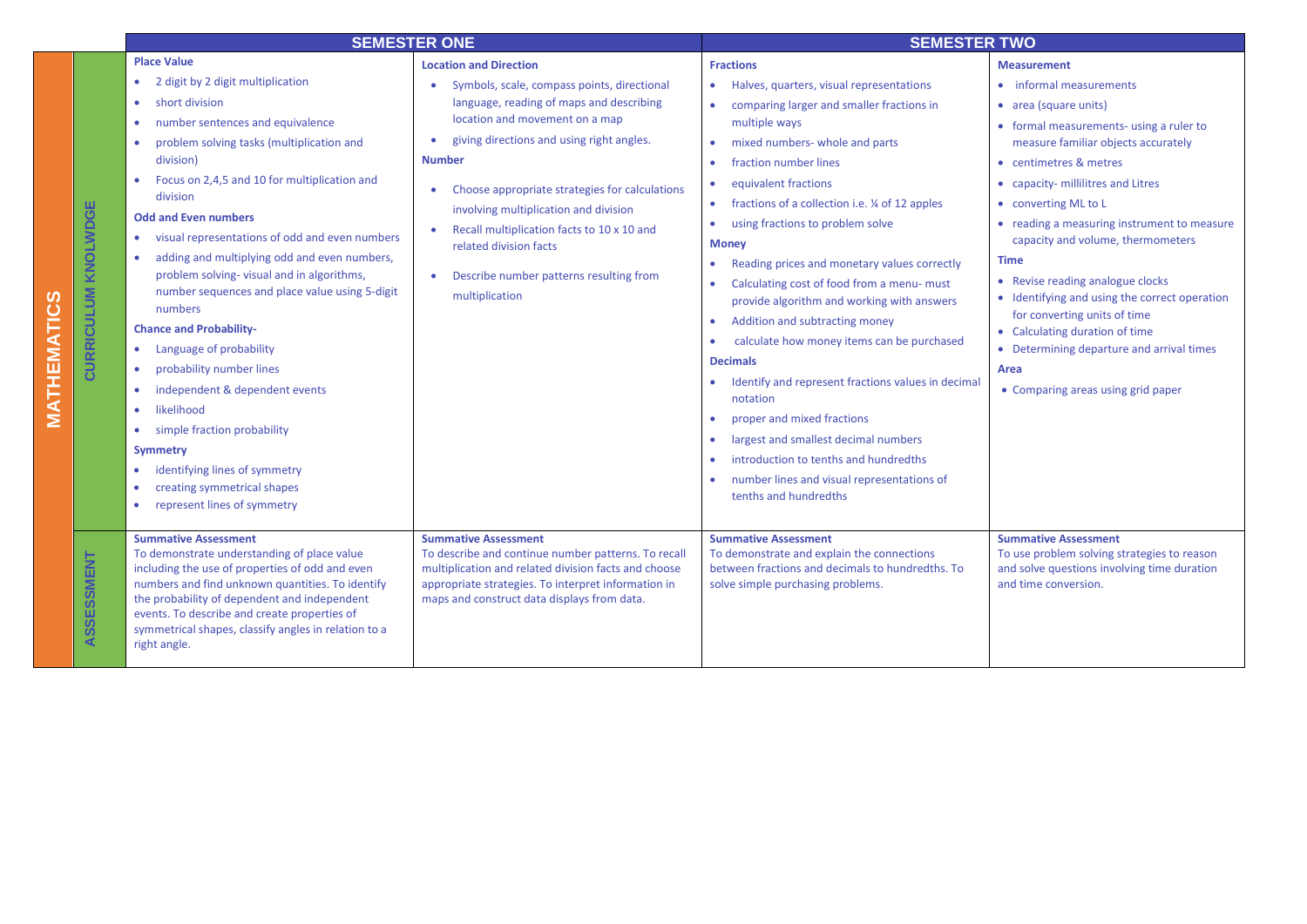|                         |                                                                                 | <b>SEMESTER ONE</b>                                                                                                                                                                                                                                                                                                                                                                                                                                                                                                                                             | <b>SEMESTER TWO</b>                                                                                                                                                                                                                                                                                                                                                                                                                                                                                                                                                                                                                                                                                                                       |  |
|-------------------------|---------------------------------------------------------------------------------|-----------------------------------------------------------------------------------------------------------------------------------------------------------------------------------------------------------------------------------------------------------------------------------------------------------------------------------------------------------------------------------------------------------------------------------------------------------------------------------------------------------------------------------------------------------------|-------------------------------------------------------------------------------------------------------------------------------------------------------------------------------------------------------------------------------------------------------------------------------------------------------------------------------------------------------------------------------------------------------------------------------------------------------------------------------------------------------------------------------------------------------------------------------------------------------------------------------------------------------------------------------------------------------------------------------------------|--|
|                         |                                                                                 | <b>DESIGN AND TECHNOLOGIES</b>                                                                                                                                                                                                                                                                                                                                                                                                                                                                                                                                  | <b>DIGITAL TECHNOLOGIES</b>                                                                                                                                                                                                                                                                                                                                                                                                                                                                                                                                                                                                                                                                                                               |  |
|                         |                                                                                 | <b>Garden Irrigation System</b>                                                                                                                                                                                                                                                                                                                                                                                                                                                                                                                                 | <b>What's your Waste Footprint</b>                                                                                                                                                                                                                                                                                                                                                                                                                                                                                                                                                                                                                                                                                                        |  |
| ທ<br><b>TECHNOLOGIE</b> | ш<br><b>WDG</b><br>KNOL1<br>§<br>5<br>$\frac{c}{\alpha}$<br>5<br>$\overline{O}$ | In this unit, students will investigate the suitability of materials, systems, components, tools and equipment for<br>specific purposes.<br>Students will apply design process in:<br>investigating modern and historical irrigation systems from around the world<br>identifying appropriate technologies and techniques<br>identifies safe practices when planning, designing and evaluating an irrigation system<br>Planning and sequencing major steps in design and production<br>Using criteria including environmental sustainability to evaluate ideas. | In this unit students will explore and manipulate different types of data and transform data into<br>information. They will create a digital solution that presents data as meaningful information to address a<br>school or community issue (such as how lunch waste can be reduced).<br><b>Digital Technologies Processes and Production Skills:</b><br>Collect, access and present different types of data using simple software to create information<br>and solve problems<br>Explain ow student solutions and existing information systems meet common personal, school<br>or community needs.<br>Plan, create and communicate ideas and information independently and with others, applying<br>agreed ethical and social protocols |  |
|                         | Ξ<br>ш<br>ΜS<br>ഗ<br>ш<br>ທ<br>ທ<br>◀                                           | <b>Summative Assessment</b><br>To design and make a garden watering kit can keep the soil moist.                                                                                                                                                                                                                                                                                                                                                                                                                                                                | <b>Summative Assessment</b><br>Students collect and manipulate data to create information. Students describe how a familiar<br>information system is used. Students draw, identify and explain data types and representations.                                                                                                                                                                                                                                                                                                                                                                                                                                                                                                            |  |

|        |                                         | <b>SEMESTER ONE</b>                                                                                                                                                                                    |                                                                                                                                                                                                                                                                             | <b>SEMESTER TWO</b>                                                                                                                                                                                                                                      |                                                                                                                                                                                            |
|--------|-----------------------------------------|--------------------------------------------------------------------------------------------------------------------------------------------------------------------------------------------------------|-----------------------------------------------------------------------------------------------------------------------------------------------------------------------------------------------------------------------------------------------------------------------------|----------------------------------------------------------------------------------------------------------------------------------------------------------------------------------------------------------------------------------------------------------|--------------------------------------------------------------------------------------------------------------------------------------------------------------------------------------------|
|        |                                         | <b>Biological Science</b>                                                                                                                                                                              | <b>Earth and Space Science</b>                                                                                                                                                                                                                                              | <b>Chemical Science</b>                                                                                                                                                                                                                                  | <b>Physical Science</b>                                                                                                                                                                    |
|        |                                         | Life cycles and the interdependence of environment<br>for living things<br>Making and recording observations of living things as<br>they develop through their life cycle                              | Investigating and modelling erosion<br>Investigating the characteristics of soils<br>Considering how different human activities cause<br>erosion on the Earth's surface.                                                                                                    | Natural and processed materials have a range of physical<br>properties that can influence their use.                                                                                                                                                     | Forces can be exerted by one object on another<br>through direct contact from a distance.<br>Looking at Rube Goldberg machines, Students<br>will plan, make and explain the forces used in |
|        |                                         | Describing the stages of life cycles of different living<br>things.                                                                                                                                    |                                                                                                                                                                                                                                                                             |                                                                                                                                                                                                                                                          | their Rube Goldberg machines.                                                                                                                                                              |
| CIENCE |                                         | Recognising the environmental and human factors<br>can affect life cycles.                                                                                                                             |                                                                                                                                                                                                                                                                             |                                                                                                                                                                                                                                                          |                                                                                                                                                                                            |
| ທ      |                                         | <b>Summative Assessment</b>                                                                                                                                                                            | <b>Summative Assessment</b>                                                                                                                                                                                                                                                 | <b>Summative Assessment</b>                                                                                                                                                                                                                              | <b>Summative Assessment</b>                                                                                                                                                                |
|        | Ξ<br>SSMEI<br>Ŵ.<br>ທ<br><b>SO</b><br>◀ | To investigate how the environment impacts the<br>stages of a life cycle and the animal's survival<br>Annotated diagrams and a written paragraph<br>explaining selected endangered animal's life cycle | To describe the natural processes and human<br>activity that cause changes to Earth's surface. To<br>plan, conduct and report on an investigation of<br>the erosion process. To apply science<br>understandings to formulate control strategies in<br>real-life situations. | To apply the observable properties of materials to<br>explain how objects and materials can be used. Identify<br>when science is used and describe ways to conduct safe<br>investigations. Explain their observations using formal<br>and informal ways. | Forces can be exerted by one object on another<br>through direct contact or from a distance                                                                                                |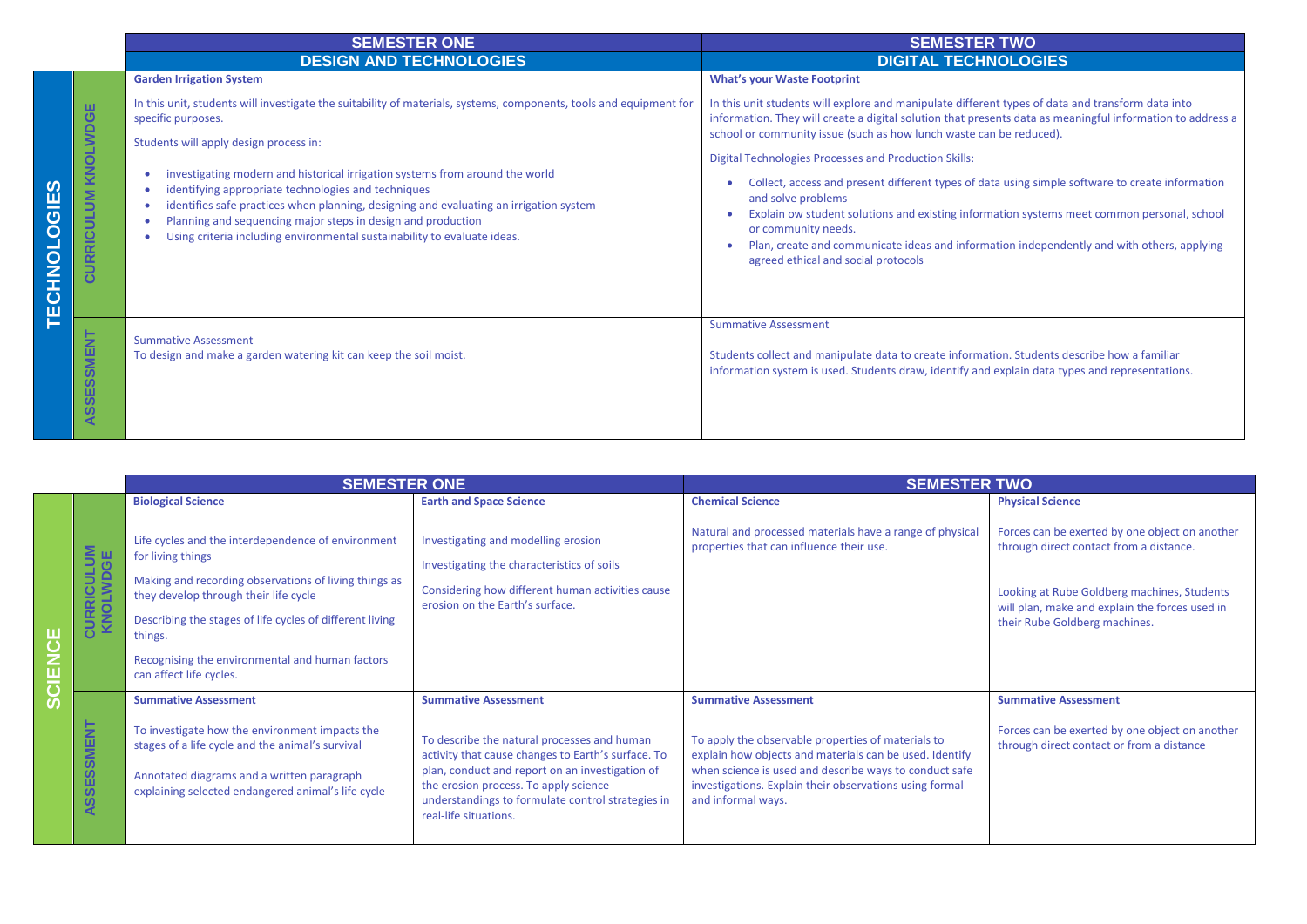|                     | <b>SEMESTER ONE</b>                                                                                                                                                                                                                                                                                                                                                                                                                                                                                                                                                                                                                                                                                                                                                                                                                                                                                                                                                                                              | <b>SEMESTER TWO</b>                                                                                                                                                                                                                                                                                                                                                                                                                                                                                                                                                                                                                                                                                                                                                                                                                                                                                                                                                                                                                                                                                 |
|---------------------|------------------------------------------------------------------------------------------------------------------------------------------------------------------------------------------------------------------------------------------------------------------------------------------------------------------------------------------------------------------------------------------------------------------------------------------------------------------------------------------------------------------------------------------------------------------------------------------------------------------------------------------------------------------------------------------------------------------------------------------------------------------------------------------------------------------------------------------------------------------------------------------------------------------------------------------------------------------------------------------------------------------|-----------------------------------------------------------------------------------------------------------------------------------------------------------------------------------------------------------------------------------------------------------------------------------------------------------------------------------------------------------------------------------------------------------------------------------------------------------------------------------------------------------------------------------------------------------------------------------------------------------------------------------------------------------------------------------------------------------------------------------------------------------------------------------------------------------------------------------------------------------------------------------------------------------------------------------------------------------------------------------------------------------------------------------------------------------------------------------------------------|
|                     | <b>Using places sustainably</b>                                                                                                                                                                                                                                                                                                                                                                                                                                                                                                                                                                                                                                                                                                                                                                                                                                                                                                                                                                                  | Australia before, during and after European settlement                                                                                                                                                                                                                                                                                                                                                                                                                                                                                                                                                                                                                                                                                                                                                                                                                                                                                                                                                                                                                                              |
| CURRICULUM KNOLWDGE | In this unit, students:<br>. describe the relative location of places at a national scale<br>• identify how places are characterised by their environments<br>• describe the characteristics of places, including the types of natural vegetation and native animals<br>• examine the interconnections between people and environment and the importance of environments to<br>animals and people<br>• identify the purpose of structures in the local community, such as local government, and the services these<br>structures provide for people and places<br>• investigate how people use, and are influenced by, environments and how sustainability is perceived in different<br>ways by different groups and involves careful use of resources and management of waste<br>• recognise the knowledge and practices of Aboriginal peoples and Torres Strait Islander peoples in regards to<br>places and environments<br>• propose actions for caring for the environment and meeting the needs of people. | In this unit, students:<br>draw conclusions about how the identities and sense of belonging for Aboriginal and Torres Strait Islander<br>peoples in the past and present were and continue to be affected by British colonisation and the enactment of<br>terra nullius.<br>analyse the experiences of contact between Australia's First Peoples and others, and the effects these<br>interactions had on people and the environment<br>make connections between world history events between the 1400s and the 1800s, and the history of Australia,<br>$\bullet$<br>including the reasons for the colonisation of Australia<br>investigate the experiences of European explorers, convicts, settlers and Australia's First Peoples, and the<br>$\bullet$<br>impact colonisation had on the lives of different groups of people<br>examine the purpose of laws and distinguish between rules and laws<br>$\bullet$<br>explore the diversity of different groups in their local community<br>consider how personal identity is shaped by aspects of culture, and by the groups to which they belong. |
| ASSESSMENT          | <b>Summative Assessment</b><br>Students conduct an inquiry to answer the following question: How can people use environments more<br>sustainably?<br>They recognise the importance of the environment and the interconnections between animals, people and<br>environments. Identify the interconnections between components of the environment and between people and<br>the environment.<br>Interpret data and information to identify and describe distributions and simple patterns and draw conclusions.<br>Sort, record and represent data in different formats, including large-scale maps using basic cartographic<br>conventions. Reflect on their learning to propose action in response to an issue or challenge, and identify the<br>possible effects of their proposed action. Present ideas, finding and conclusions using discipline-specific terms in a<br>range of communication forms.                                                                                                         | <b>Summative Assessment</b><br>Students explain aspects of life before, during and after European settlement of Australia.                                                                                                                                                                                                                                                                                                                                                                                                                                                                                                                                                                                                                                                                                                                                                                                                                                                                                                                                                                          |

**HASS**

|        |                               | <b>SEMESTER ONE</b>                                                                                                                                                                                                                                                                                                                                                                                                                                                                                                        |                                                                                                                                                                                 | <b>SEMESTER TWO</b>                                                                                                                                                               |                                                                                                                                                                                                                                 |
|--------|-------------------------------|----------------------------------------------------------------------------------------------------------------------------------------------------------------------------------------------------------------------------------------------------------------------------------------------------------------------------------------------------------------------------------------------------------------------------------------------------------------------------------------------------------------------------|---------------------------------------------------------------------------------------------------------------------------------------------------------------------------------|-----------------------------------------------------------------------------------------------------------------------------------------------------------------------------------|---------------------------------------------------------------------------------------------------------------------------------------------------------------------------------------------------------------------------------|
|        |                               | <b>Visual Art</b>                                                                                                                                                                                                                                                                                                                                                                                                                                                                                                          | <b>Dance</b>                                                                                                                                                                    | <b>Media Arts</b>                                                                                                                                                                 | <b>Drama</b>                                                                                                                                                                                                                    |
| ⋖<br>ш | <b>CURRICULUM</b><br>KNOLWDGE | In this unit students will explore the Elements of Art -<br>Colour, Shape, Space and Form through the lens of<br>wearable art. Aboriginal artist, Dennis Golding, and<br>international wearable art artists will be examined and<br>will act as the inspiration for the students' artwork.<br>Students will learn paper sculpture techniques and apply<br>these to papers given and made, felt, and tissue paper.<br>They will be given the option to create a headpiece or<br>chest plate inspired by an animal or plant. | Students will perform a teacher-devised dance<br>communicating social celebration through bush/line<br>dancing. They will explore the elements of dance<br>through performance. | Students will use the application iMovie to create a<br>filmed informative and persuasive mock-umentary about<br>an imaginary animal/inanimate object.                            | Students will perform a scripted and devised<br>performance based on Australian history. They will<br>engage with the elements of drama through<br>practice and reflect upon these within their own and<br>others' performances |
|        | E<br>ASSESSME                 | Students create a piece of wearable art (headpiece,<br>armband or chest plate), applying knowledge of the<br>elements, techniques, routines and procedures of art.                                                                                                                                                                                                                                                                                                                                                         | Students perform a teacher-devised dance                                                                                                                                        | Students will create an approx. 2 min mock-umentary<br>and responsive task that recognises the similarities and<br>differences of persuasive ad techniques they make and<br>view. | Students perform a scripted and devised drama.<br>They identify and reflect on how 2 elements of<br>drama have been used, identifying similarities and<br>differences with those used by another group.                         |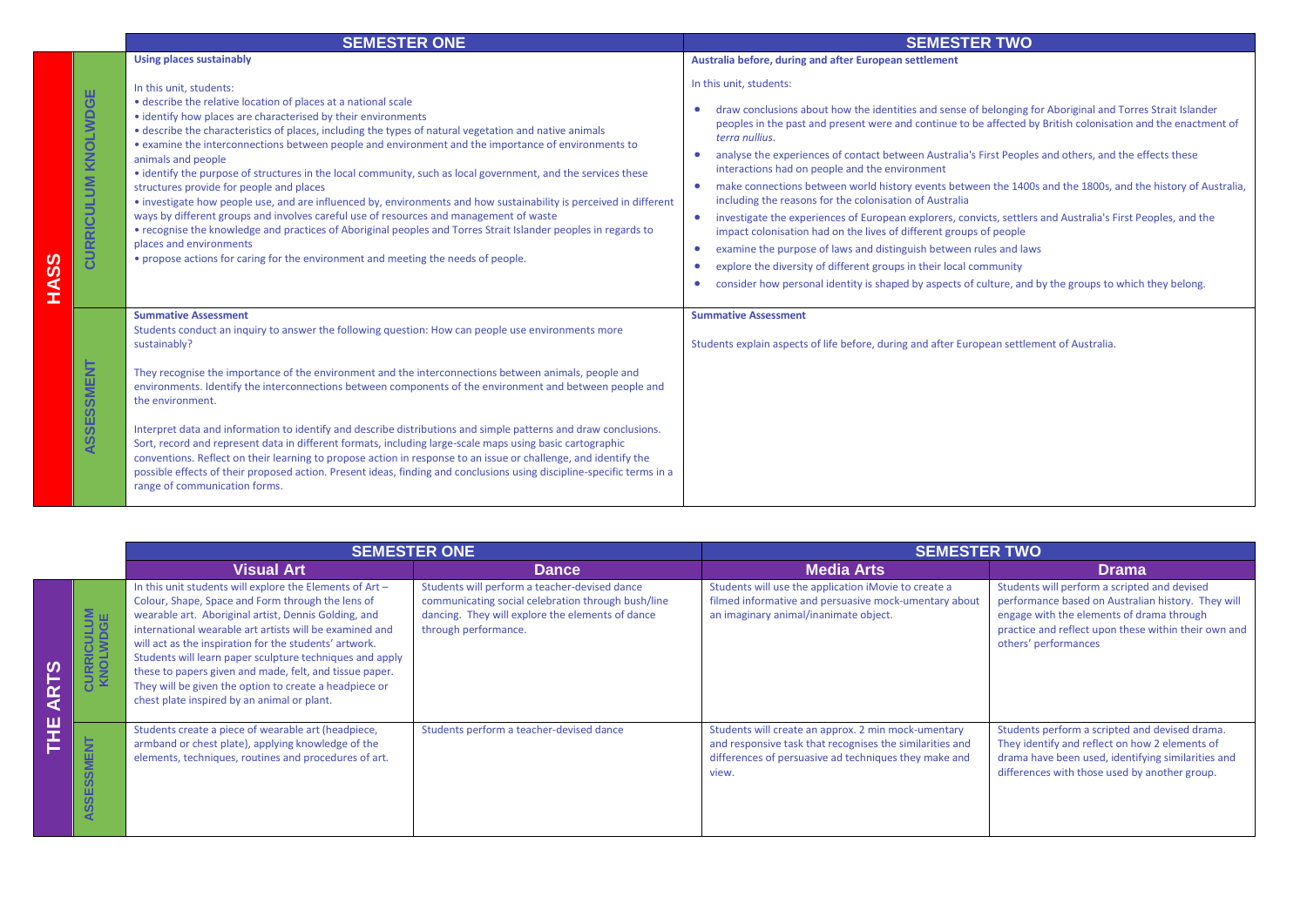|                                                                                   |                               | <b>TERM ONE</b>                                                                                                                                                                                                                                                                                                                                                                                                                                                                                                                                                                                                                                                                                                                                                 | <b>TERM TWO</b>                                                                                                                                                                                                                                                                                                                                                                                                                                                                                                                                                                                                                                                                                                                                                                                                                                                                                                           | <b>TERM THREE</b>                                                                                                                                                                                                                                                                                                                                                                                                                                                                                                                                                                                                                                                                                                                                                                                                                                                                                                                                                 | <b>TERM FOUR</b>                                                                                                                                                                                                                                                                                                                                                                                                                                                                                                                                                                                                                                                                                                                                                                                                                                                                                                                          |
|-----------------------------------------------------------------------------------|-------------------------------|-----------------------------------------------------------------------------------------------------------------------------------------------------------------------------------------------------------------------------------------------------------------------------------------------------------------------------------------------------------------------------------------------------------------------------------------------------------------------------------------------------------------------------------------------------------------------------------------------------------------------------------------------------------------------------------------------------------------------------------------------------------------|---------------------------------------------------------------------------------------------------------------------------------------------------------------------------------------------------------------------------------------------------------------------------------------------------------------------------------------------------------------------------------------------------------------------------------------------------------------------------------------------------------------------------------------------------------------------------------------------------------------------------------------------------------------------------------------------------------------------------------------------------------------------------------------------------------------------------------------------------------------------------------------------------------------------------|-------------------------------------------------------------------------------------------------------------------------------------------------------------------------------------------------------------------------------------------------------------------------------------------------------------------------------------------------------------------------------------------------------------------------------------------------------------------------------------------------------------------------------------------------------------------------------------------------------------------------------------------------------------------------------------------------------------------------------------------------------------------------------------------------------------------------------------------------------------------------------------------------------------------------------------------------------------------|-------------------------------------------------------------------------------------------------------------------------------------------------------------------------------------------------------------------------------------------------------------------------------------------------------------------------------------------------------------------------------------------------------------------------------------------------------------------------------------------------------------------------------------------------------------------------------------------------------------------------------------------------------------------------------------------------------------------------------------------------------------------------------------------------------------------------------------------------------------------------------------------------------------------------------------------|
|                                                                                   |                               | <b>Netiquette and online protocols</b>                                                                                                                                                                                                                                                                                                                                                                                                                                                                                                                                                                                                                                                                                                                          | <b>Health channels</b>                                                                                                                                                                                                                                                                                                                                                                                                                                                                                                                                                                                                                                                                                                                                                                                                                                                                                                    | <b>Culture in Australia: Positive interactions</b>                                                                                                                                                                                                                                                                                                                                                                                                                                                                                                                                                                                                                                                                                                                                                                                                                                                                                                                | <b>Making healthy choices</b>                                                                                                                                                                                                                                                                                                                                                                                                                                                                                                                                                                                                                                                                                                                                                                                                                                                                                                             |
| _ا<br>4<br>띺                                                                      | <b>CURRICULUM</b><br>KNOLWDGE | In this unit, students examine and interpret health<br>information about cyber safety, cyberbullying and<br>online protocols. They describe and apply strategies<br>that can be used in online situations that make them<br>feel uncomfortable or unsafe. They explore the<br>importance of demonstrating respect and empathy in<br>online relationships. They reflect on young people's<br>use of digital technologies and online communities,<br>and identify resources to support their safety.                                                                                                                                                                                                                                                              | In this unit, students examine different sources of<br>health information and how to interpret them with<br>regard to accuracy. They identify health messages<br>and the methods they use to influence decisions.<br>Students apply decision-making skills to different<br>health scenarios.                                                                                                                                                                                                                                                                                                                                                                                                                                                                                                                                                                                                                              | In this unit, students participate in partner and group<br>activities to explore the communication skills of<br>respect and empathy and how they support positive<br>interactions. They investigate how heritage and<br>culture contribute to identity.                                                                                                                                                                                                                                                                                                                                                                                                                                                                                                                                                                                                                                                                                                           | In this unit students will identify strategies to<br>keep healthy and improve fitness. They will<br>explore the Australian quide to healthy eating<br>and the five food groups. Students will<br>understand the importance of a balanced diet<br>and how health messages influence food choices.<br>They will create meal plans that reflect health<br>messages.                                                                                                                                                                                                                                                                                                                                                                                                                                                                                                                                                                          |
|                                                                                   | ASSESSMENT                    | <b>Summative Assessment</b><br>To interpret health messages related to cyber safety<br>and discuss the influences on safe online choices. To<br>describe the connections and benefits students have<br>within an online community and identify resources<br>available to support their online safety.                                                                                                                                                                                                                                                                                                                                                                                                                                                           | Students interpret health messages in product<br>advertisements. They apply decision-making skills in<br>relation to a health message for a product.                                                                                                                                                                                                                                                                                                                                                                                                                                                                                                                                                                                                                                                                                                                                                                      | <b>Culture in Australia: Positive interactions</b><br>Students identify how heritage and culture influence<br>identity by completing a 'Me card'. They demonstrate<br>communication skills and strategies for working<br>cooperatively during games from the 'Be positive'<br>collection, and observe varying emotional responses.                                                                                                                                                                                                                                                                                                                                                                                                                                                                                                                                                                                                                                | <b>Making healthy choices</b><br>Students recognise strategies for managing<br>change. They interpret the Australian guide to<br>healthy eating and discuss the influence of<br>health messages on healthy choices. They use<br>decision-making skills to select strategies to stay<br>healthy and active.                                                                                                                                                                                                                                                                                                                                                                                                                                                                                                                                                                                                                                |
|                                                                                   |                               | <b>SEMESTER ONE</b>                                                                                                                                                                                                                                                                                                                                                                                                                                                                                                                                                                                                                                                                                                                                             |                                                                                                                                                                                                                                                                                                                                                                                                                                                                                                                                                                                                                                                                                                                                                                                                                                                                                                                           | <b>SEMESTER TWO</b>                                                                                                                                                                                                                                                                                                                                                                                                                                                                                                                                                                                                                                                                                                                                                                                                                                                                                                                                               |                                                                                                                                                                                                                                                                                                                                                                                                                                                                                                                                                                                                                                                                                                                                                                                                                                                                                                                                           |
|                                                                                   |                               | Students will:                                                                                                                                                                                                                                                                                                                                                                                                                                                                                                                                                                                                                                                                                                                                                  | <b>Students will:</b>                                                                                                                                                                                                                                                                                                                                                                                                                                                                                                                                                                                                                                                                                                                                                                                                                                                                                                     | <b>Students will:</b>                                                                                                                                                                                                                                                                                                                                                                                                                                                                                                                                                                                                                                                                                                                                                                                                                                                                                                                                             | Students will:                                                                                                                                                                                                                                                                                                                                                                                                                                                                                                                                                                                                                                                                                                                                                                                                                                                                                                                            |
| <b>CATION</b><br>)<br>בם<br>$\overline{\mathbf{A}}$<br><u>ပ်</u><br>၈<br><b>Q</b> | <b>CURRICULUM KNOLWDGE</b>    | discuss and demonstrate different levels,<br>movement pathways, and use of space and flow<br>in movement sequences<br>demonstrate acceleration and deceleration of<br>$\bullet$<br>movement in physical activities<br>test alternative responses to movement<br>$\bullet$<br>challenges and predicting the success or<br>effectiveness of each<br>pose questions to others as a strategy for solving<br>$\bullet$<br>movement challenges<br>perform routines incorporating different jumping<br>$\bullet$<br>techniques and connecting movements<br>explore center of gravity and stability as they<br>$\bullet$<br>perform balance activities<br>perform fundamental movement skills to<br>demonstrate weight transference in different<br>physical activities | · discuss and demonstrate different levels,<br>movement pathways, and use of space and flow<br>in movement sequences<br>use the body to demonstrate an understanding<br>of symmetry, shapes and angles when<br>performing movement skills, balances or<br>movement sequences<br>use cooperative skills to complete a movement<br>task, such as a partner balance, partner passing<br>strategy or team strategy<br>draw on prior knowledge to solve movement<br>$\bullet$<br>challenges<br>explore and practicing different techniques to<br>propel objects towards a target<br>perform tumbling routines using rolling actions,<br>incline, weight transfer, flight and balances<br>explore center of gravity and stability as they<br>perform balance activities<br>use the body to demonstrate an understanding<br>of symmetry, shapes and angles when<br>performing movement skills, balances or<br>movement sequences | · discuss and demonstrate different levels,<br>movement pathways, and use of space and flow<br>in movement sequences<br>participate in children's games from other<br>$\bullet$<br>cultures<br>use cooperative skills to complete a movement<br>task, such as a partner balance, partner passing<br>strategy or team strategy<br>• work cooperatively with team members to<br>maintain possession in a game by passing to other<br>players and listening to teammate<br>• explore and practicing different techniques to<br>propel objects towards a target<br>• plan and perform strategies to be successful in<br>tag and dodge games<br>• demonstrate movement concepts and strategies<br>to create scoring opportunities<br>• perform activities where locomotor and object<br>control skills are combined to complete a<br>movement, task or challenge<br>participate in physical activities which require<br>$\bullet$<br>problem-solving to achieve a goal | · discuss and demonstrate different levels,<br>movement pathways, and use of space and<br>flow in movement sequences<br>modify physical activities to ensure that<br>$\bullet$<br>everyone is included, such as changing<br>equipment, rules or playing space<br>• transfer and applying skills to solve<br>movement challenges<br>coordinate kicking with arm movements to<br>$\bullet$<br>move the body through the water<br>use a surface dive and propelling the body<br>$\bullet$<br>underwater to recover an object<br>demonstrate movement concepts and<br>strategies to create scoring opportunities<br>use different equipment to create an original<br>game or movement challenge<br>participate in physical activities which<br>require problem-solving to achieve a goal<br>Students complete a Water Safety rotation<br>developed from their Water Safe Schools<br>Curriculum Competencies according to their Year<br>level. |